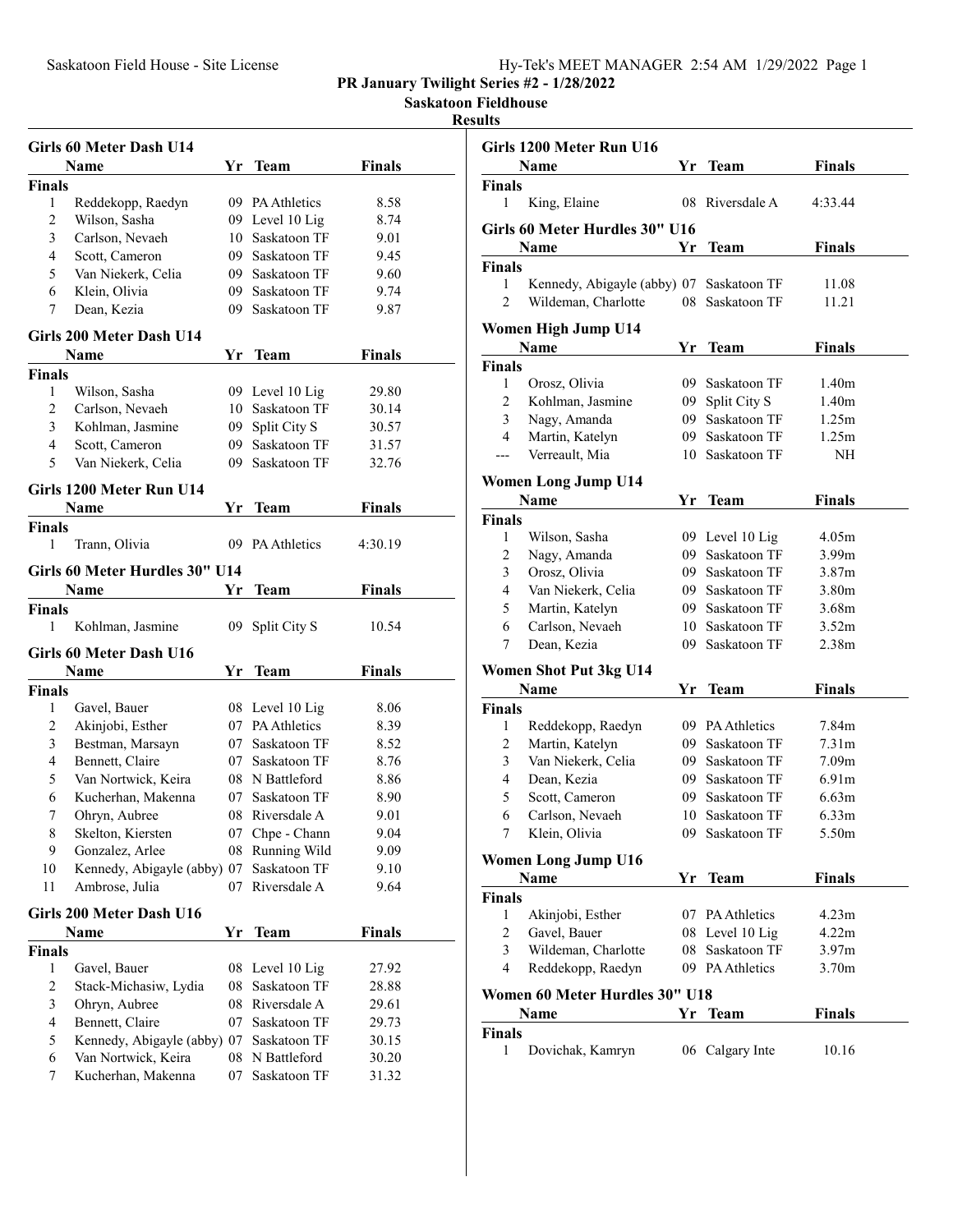**Saskatoon Fieldhouse**

**Results**

|                | Women 60 Meter Hurdles 33" U20   |    |                                 |               |  |
|----------------|----------------------------------|----|---------------------------------|---------------|--|
|                | Name                             | Yr | <b>Team</b>                     | <b>Finals</b> |  |
| <b>Finals</b>  |                                  |    |                                 |               |  |
| 1              | Dovichak, Jayel                  | 04 | Calgary Inte                    | 9.04          |  |
| 2              | Keyowski, Selena                 | 04 | Saskatoon TF                    | 9.10          |  |
| 3              | Pritchard, Shelaine              |    | 04 PA Athletics                 | 9.39          |  |
| 4              | Tosh, Erin                       | 04 | Saskatoon TF                    | 11.12         |  |
| ---            | Minovitch, Ki-Lynn               | 04 | Saskatoon TF                    | DNF           |  |
|                | <b>Women 60 Meter Dash OPEN</b>  |    |                                 |               |  |
|                | Name                             | Υr | <b>Team</b>                     | Finals        |  |
| <b>Finals</b>  |                                  |    |                                 |               |  |
| 1              | Harrison, Michelle               | 92 | Saskatoon TF                    | 7.49          |  |
| $\overline{c}$ | Keyowski, Selena                 |    | 04 Saskatoon TF                 | 7.82          |  |
| 3              | Oyenuga, Daniella                |    | 04 Saskatoon TF                 | 7.85          |  |
| 4              | Duesing, Juleah                  |    | 02 Regina Couga                 | 8.00          |  |
| 5              |                                  | 01 |                                 |               |  |
|                | Branning, Heidi                  |    | Regina Couga                    | 8.02          |  |
| 5              | Nixon, Emnet                     |    | 02 Regina Couga                 | 8.02          |  |
| 7              | Metz, Emma                       |    | 04 Level 10 Lig<br>Dunamis Athl | 8.08          |  |
| 8              | Krushelniski, Jaycee             | 04 |                                 | 8.09          |  |
| 8              | Dovichak, Jayel                  | 04 | Calgary Inte                    | 8.09          |  |
| 10             | Toth, Emilee                     | 05 | Flight Club                     | 8.10          |  |
| 11             | Dziadyk, Kendyl                  | 05 | Riversdale A                    | 8.13          |  |
| 12             | Werner, Tayen                    | 06 | Saskatoon TF                    | 8.19          |  |
| 13             | Keith, Kaidyn                    |    | 04 Level 10 Lig                 | 8.22          |  |
| 13             | Marpole, Meissa                  |    | 99 Regina Couga                 | 8.22          |  |
| 15             | Culbert, Victoria                |    | 06 Flight Club                  | 8.28          |  |
| 16             | Clark, Ainsley                   |    | 04 Riversdale A                 | 8.40          |  |
| 16             | Dovichak, Kamryn                 |    | 06 Calgary Inte                 | 8.40          |  |
| 18             | Kozak, Karys                     |    | 04 Saskatoon TF                 | 8.46          |  |
| 19             | Attah, Alliyah                   |    | 04 Riversdale A                 | 8.57          |  |
| 20             | Silcox, Kelly                    |    | 66 Flight Club                  | 8.59          |  |
| 21             | Jaeb, Tenley                     | 05 | Chpe - Chann                    | 8.60          |  |
| 22             | Nachtegaele, Ella                | 04 | Saskatoon TF                    | 8.64          |  |
| 23             | Hardy, Valerie                   |    | 69 Riversdale A                 | 8.74          |  |
| 24             | MacGillivray, Mikaela            | 05 | Level 10 Lig                    | 8.88          |  |
| 25             | Tosh, Erin                       | 04 | Saskatoon TF                    | 9.14          |  |
| 26             | Martens-Koop, Emily              |    | 05 Riversdale A                 | 9.15          |  |
| 27             | Cey, Alison                      | 04 | Dunamis Athl                    | 9.24          |  |
| 28             | Macauley, Sadie                  |    | 06 Dunamis Athl                 | 9.37          |  |
| 29             | Arnason, Sandi                   | 73 | Riversdale A                    | 9.54          |  |
|                | <b>Women 200 Meter Dash OPEN</b> |    |                                 |               |  |
|                | Name                             | Yr | Team                            | <b>Finals</b> |  |
| <b>Finals</b>  |                                  |    |                                 |               |  |
| 1              | Oyenuga, Daniella                | 04 | Saskatoon TF                    | 25.47         |  |
| 2              | Gilbert, Katiana                 | 05 | Saskatoon TF                    | 26.41         |  |
| 3              | Nixon, Emnet                     | 02 | Regina Couga                    | 26.67         |  |
| 4              | Culbert, Victoria                | 06 | Flight Club                     | 26.82         |  |
| 5              | Maloney, Attleigh                | 05 | Riversdale A                    | 26.87         |  |
| 6              | Branning, Heidi                  | 01 | Regina Couga                    | 27.14         |  |
| 7              | Werner, Tayen                    |    | 06 Saskatoon TF                 | 27.40         |  |
| 8              | Metz, Emma                       |    | 04 Level 10 Lig                 | 27.43         |  |
| 9              | Krushelniski, Jaycee             |    | 04 Dunamis Athl                 | 27.46         |  |
| 10             | Toth, Emilee                     | 05 | Flight Club                     | 27.86         |  |
|                |                                  |    |                                 |               |  |

| 11                      | Marpole, Meissa                           | 99-  | Regina Couga                       | 28.21          |  |
|-------------------------|-------------------------------------------|------|------------------------------------|----------------|--|
| 12                      | Attah, Alliyah                            |      | 04 Riversdale A                    | 28.50          |  |
| 13                      | Kozak, Karys                              |      | 04 Saskatoon TF                    | 28.74          |  |
| 14                      | Kozak, Kaprice                            |      | 06 Saskatoon TF                    | 29.22          |  |
| 15                      | Morog, Zuzana                             |      | 06 Saskatoon TF                    | 29.35          |  |
| 16                      | Silcox, Kelly                             |      | 66 Flight Club                     | 29.45          |  |
| 17                      | Hanson, Jocelyn                           |      | 06 Dunamis Athl                    | 30.00          |  |
| 18                      | Hardy, Valerie                            |      | 69 Riversdale A                    | 30.12          |  |
| 19                      | Smith, Lauren                             |      | 06 Saskatoon TF                    | 30.28          |  |
| 20                      | Martens-Koop, Emily                       |      | 05 Riversdale A                    | 31.33          |  |
| 21                      | Gieni, Muriel                             |      | 58 Riversdale A                    | 32.78          |  |
| ---                     | Clark, Ainsley                            |      | 04 Riversdale A                    | FS             |  |
|                         | Women 1000 Meter Run OPEN                 |      |                                    |                |  |
|                         | Name                                      | Yr.  | <b>Team</b>                        | Finals         |  |
| <b>Finals</b>           |                                           |      |                                    |                |  |
| 1                       | Lewans, Alexis                            |      | 04 Riversdale A                    | 3:03.10        |  |
| 2                       | Steen, Callie                             |      | 05 Riversdale A                    | 3:05.11        |  |
| 3                       | McLeod, Stella                            |      | 04 Excel Athlet                    | 3:09.44        |  |
| $\overline{\mathbf{4}}$ | Dobrohoczki, Cara                         |      | 04 Riversdale A                    | 3:09.72        |  |
| 5                       | Cyr, Rayne                                |      | 05 PA Athletics                    | 3:11.71        |  |
| 6                       | Kaban, Gabrielle                          |      | 06 Excel Athlet                    | 3:11.75        |  |
| 7                       | Dyck, Skylar                              |      | 07 Saskatoon TF                    | 3:12.67        |  |
| $\,$ $\,$               | Beveridge Warick, Angelir 06 Unattached-S |      |                                    | 3:14.42        |  |
| 9                       | Wignes, Kira                              |      | 05 Saskatoon TF                    | 3:15.45        |  |
| 10                      | Yuzdepski, Annika                         |      | 05 Riversdale A                    | 3:16.82        |  |
| 11                      | Wright, Elizabeth                         |      | 04 Riversdale A                    | 3:21.82        |  |
| 12                      | Hanson, Sophia                            |      | 05 Dunamis Athl                    | 3:35.45        |  |
| 13                      | Hassanpour, Fatimah                       |      | 04 Saskatoon TF                    | 3:54.77        |  |
| 14                      | Warick, Judy                              | 49   | Tnmc - Top N                       | 5:10.67        |  |
|                         |                                           |      |                                    |                |  |
|                         | <b>Women 1 Mile Run OPEN</b>              |      |                                    |                |  |
|                         | <b>Name</b>                               | Yr   | Team                               | Finals         |  |
| <b>Finals</b>           |                                           |      |                                    |                |  |
| 1                       | Wawryk-Epp, Lynne                         |      | 55 Tnmc - Top N                    | 7:13.56        |  |
| $\overline{c}$          | Healey, Jean                              | 48   | Tnmc - Top N                       | 10:27.22       |  |
|                         | Women 60 Meter Hurdles Masters 30" OPEN   |      |                                    |                |  |
|                         | Name                                      | Yr   | <b>Team</b>                        | <b>Finals</b>  |  |
| <b>Finals</b>           |                                           |      |                                    |                |  |
| 1                       | Arnason, Sandi                            |      | 73 Riversdale A                    | 11.34          |  |
|                         | Women 60 Meter Hurdles 33" OPEN           |      |                                    |                |  |
|                         | Name                                      | Yr - | <b>Team</b>                        | Finals         |  |
| Finals                  |                                           |      |                                    |                |  |
| 1                       | Harrison, Michelle                        | 92   | Saskatoon TF                       | 8.46           |  |
| 2                       | Nyame, Astrid                             |      | 94 Unattached-S                    | 8.78           |  |
|                         |                                           |      |                                    |                |  |
|                         | <b>Women High Jump OPEN</b>               |      |                                    |                |  |
|                         | Name                                      | Yr   | <b>Team</b>                        | Finals         |  |
| <b>Finals</b><br>1      |                                           |      |                                    |                |  |
| 2                       | Pritchard, Shelaine                       |      | 04 PA Athletics<br>06 Dunamis Athl | 1.55m<br>1.50m |  |
| 3                       | Hanson, Jocelyn                           |      |                                    |                |  |
|                         | Moller, Laken                             |      | 04 Level 10 Lig                    | 1.30m          |  |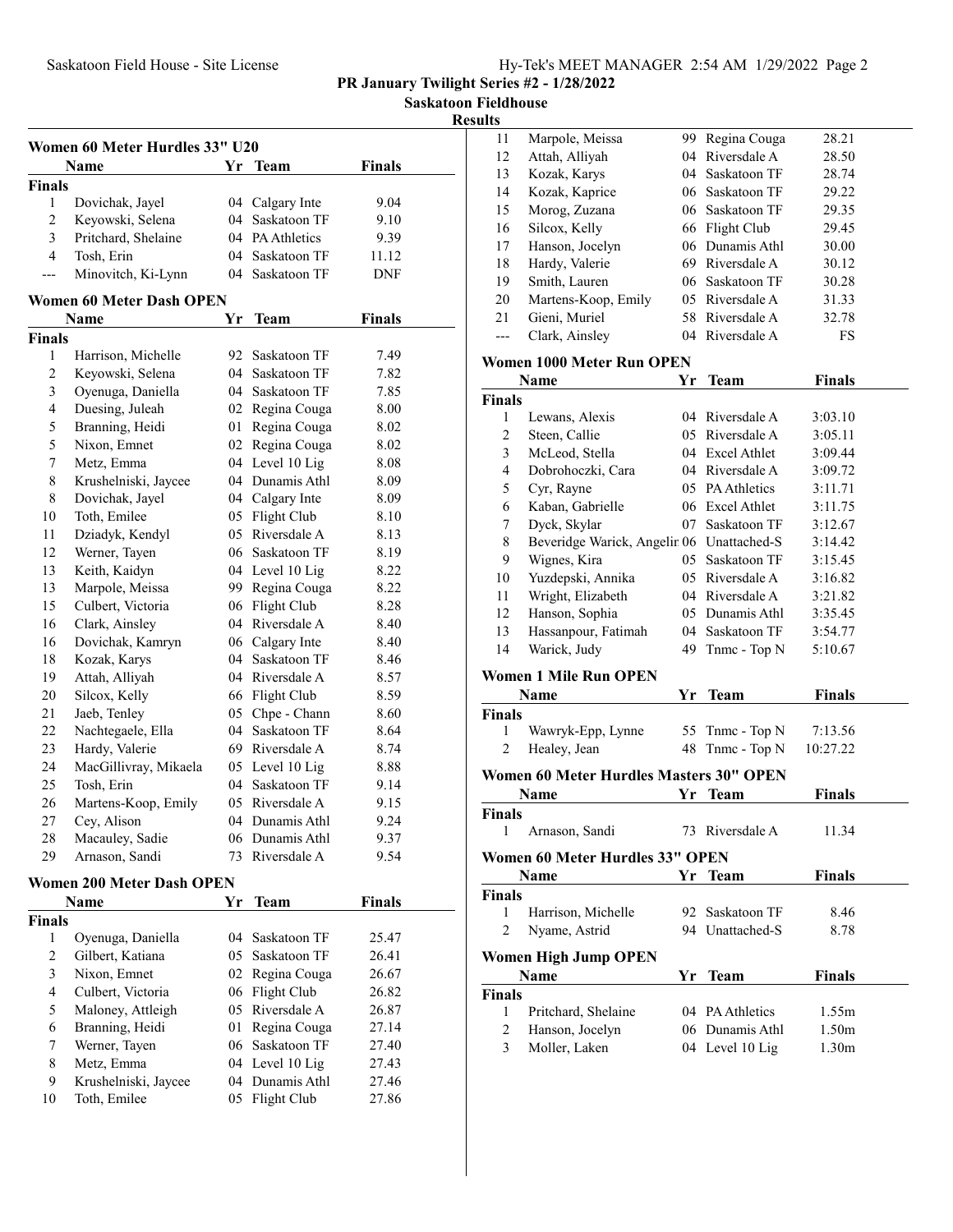**Saskatoon Fieldhouse**

## **Results**

|                | <b>Women Triple Jump OPEN</b>  |      |                 |               |  |
|----------------|--------------------------------|------|-----------------|---------------|--|
|                | Name                           |      | Yr Team         | <b>Finals</b> |  |
| Finals         |                                |      |                 |               |  |
| 1              | Keith, Kaidyn                  |      | 04 Level 10 Lig | 10.65m        |  |
| $\overline{c}$ | Gerwing, Jenna                 | 03   | Saskatoon TF    | 8.64m         |  |
| 3              | Baerwald, Ella                 | 04   | Saskatoon TF    | 8.52m         |  |
| 4              | Gieni, Muriel                  |      | 58 Riversdale A | 8.36m         |  |
|                | <b>Boys 60 Meter Dash U14</b>  |      |                 |               |  |
|                | Name                           | Υr   | Team            | Finals        |  |
| Finals         |                                |      |                 |               |  |
| 1              | Jalbert, Hayden                |      | 10 Saskatoon TF | 8.46          |  |
| $\overline{c}$ | Ball, Matthew                  |      | 09 Saskatoon TF | 9.25          |  |
| 3              | Jalbert, Sawyer                | 11 - | Saskatoon TF    | 9.28          |  |
| 4              | Cawood, Rhett                  |      | 10 N Battleford | 9.69          |  |
| 5              | Stewart, James                 |      | 11 Saskatoon TF | 10.31         |  |
| 6              | Wells, Bishop                  |      | 12 Saskatoon TF | 10.41         |  |
| 7              | Corrigan, Biruk                |      | 10 Saskatoon TF | 10.53         |  |
| 8              | Reid, Jonathan                 | 10 - | Saskatoon TF    | 10.57         |  |
|                | Boys 200 Meter Dash U14        |      |                 |               |  |
|                | Name                           | Yr   | <b>Team</b>     | Finals        |  |
| <b>Finals</b>  |                                |      |                 |               |  |
| 1              | Jalbert, Hayden                |      | 10 Saskatoon TF | 27.81         |  |
| 2              | Jalbert, Sawyer                | 11 - | Saskatoon TF    | 31.77         |  |
| 3              | Cawood, Rhett                  |      | 10 N Battleford | 33.68         |  |
|                |                                |      |                 |               |  |
|                | Boys 60 Meter Hurdles 30" U14  |      |                 |               |  |
|                | Name                           | Yr   | <b>Team</b>     | <b>Finals</b> |  |
| <b>Finals</b>  |                                |      |                 |               |  |
| 1<br>2         | Ball, Matthew                  | 09   | Saskatoon TF    | 12.35         |  |
|                | Reid, Jonathan                 | 10   | Saskatoon TF    | 13.50         |  |
| 3              | Corrigan, Biruk                | 10   | Saskatoon TF    | 13.81         |  |
|                | <b>Boys 60 Meter Dash U16</b>  |      |                 |               |  |
|                | Name                           | Yr   | <b>Team</b>     | Finals        |  |
| <b>Finals</b>  |                                |      |                 |               |  |
| 1              | Lafreniere, Samuel             |      | 08 Riversdale A | 8.09          |  |
| 2              | Schmitz, Greyson               |      | 07 PA Athletics | 8.59          |  |
| 3              | Dueck, Jeremy                  | 07   | Saskatoon TF    | 8.76          |  |
| 4              | Weiland, Evan                  |      | 08 Saskatoon TF | 8.95          |  |
| 5              | Bridgette, Caelen              | 08   | Saskatoon TF    | 8.96          |  |
| 6              | Salewich, Isaiah               | 08   | Unattached-S    | 9.97          |  |
|                | <b>Boys 200 Meter Dash U16</b> |      |                 |               |  |
|                | Name                           | Yr   | <b>Team</b>     | <b>Finals</b> |  |
| <b>Finals</b>  |                                |      |                 |               |  |
| 1              | Lafreniere, Samuel             |      | 08 Riversdale A | 26.66         |  |
| 2              | Weiland, Evan                  | 08   | Saskatoon TF    | 30.92         |  |
| 3              | Salewich, Isaiah               | 08   | Saskatoon TF    | 33.46         |  |
|                | <b>Boys 1200 Meter Run U16</b> |      |                 |               |  |
|                | Name                           | Yr   | <b>Team</b>     | Finals        |  |
| <b>Finals</b>  |                                |      |                 |               |  |
| 1              | Friesen, Bennett               | 07   | Saskatoon TF    | 3:54.98       |  |
| 2              | Dodge, Preston                 |      | 07 Riversdale A | 3:58.73       |  |
|                |                                |      |                 |               |  |

| ılts           |                               |      |                 |                   |  |
|----------------|-------------------------------|------|-----------------|-------------------|--|
| 3              | Regie, Maurice                | 07   | Running Wild    | 4:14.26           |  |
|                | Boys 60 Meter Hurdles 33" U16 |      |                 |                   |  |
|                | Name                          | Yr   | Team            | <b>Finals</b>     |  |
| Finals         |                               |      |                 |                   |  |
| 1              | Dueck, Jeremy                 | 07   | Saskatoon TF    | 11.10             |  |
| 2              | Bridgette, Caelen             | 08   | Saskatoon TF    | 12.10             |  |
|                | Men High Jump U14             |      |                 |                   |  |
|                | Name                          | Υr   | <b>Team</b>     | <b>Finals</b>     |  |
| Finals         |                               |      |                 |                   |  |
| 1              | Ball, Matthew                 |      | 09 Saskatoon TF | 1.20 <sub>m</sub> |  |
|                | Men Long Jump U14             |      |                 |                   |  |
|                | Name                          | Yr.  | Team            | <b>Finals</b>     |  |
| Finals         |                               |      |                 |                   |  |
| 1              | Cawood, Rhett                 |      | 10 N Battleford | 3.54m             |  |
| 2              | Corrigan, Biruk               |      | 10 Saskatoon TF | 2.92m             |  |
| 3              | Reid, Jonathan                |      | 10 Saskatoon TF | 2.68m             |  |
| $\overline{4}$ | Pischke, Jack                 |      | 10 PA Athletics | 2.32 <sub>m</sub> |  |
|                | Men Shot Put 3kg U14          |      |                 |                   |  |
|                | Name                          | Υr   | Team            | Finals            |  |
| Finals         |                               |      |                 |                   |  |
| 1              | Cawood, Rhett                 |      | 10 N Battleford | 7.97m             |  |
| 2              | Pischke, Jack                 |      | 10 PA Athletics | 7.96m             |  |
| 3              | Sawatzky, Jacob               |      | 10 PA Athletics | 6.63m             |  |
| 4              | Wells, Bishop                 |      | 12 Saskatoon TF | 5.12m             |  |
|                | Men High Jump U16             |      |                 |                   |  |
|                | Name                          | Yr   | <b>Team</b>     | <b>Finals</b>     |  |
| Finals         |                               |      |                 |                   |  |
| 1              | Weiland, Evan                 | 08   | Saskatoon TF    | 1.15m             |  |
|                | <b>Men Long Jump U16</b>      |      |                 |                   |  |
|                | <b>Name</b>                   | Yr - | <b>Team</b>     | <b>Finals</b>     |  |
| Finals         |                               |      |                 |                   |  |
| 1              | Lafreniere, Samuel            |      | 08 Riversdale A | 4.56m             |  |
| 2              | Bridgette, Caelen             |      | 08 Saskatoon TF | 4.32m             |  |
| 3              | Cross Child, Jarrett          |      | 08 Running Wild | 2.86m             |  |
| ____           | Schmitz, Greyson              |      | 07 PA Athletics | ND                |  |
|                | Men Shot Put 4kg U16          |      |                 |                   |  |
|                | Name                          |      | Yr Team         | <b>Finals</b>     |  |
| Finals         |                               |      |                 |                   |  |
| 1              | Schmitz, Greyson              |      | 07 PA Athletics | 9.27m             |  |
| 2              | Sawatzky, Kyler               |      | 07 PA Athletics | 8.76m             |  |
|                | Men 60 Meter Hurdles 36" U18  |      |                 |                   |  |
|                |                               |      | Yr Team         | <b>Finals</b>     |  |
| Finals         |                               |      |                 |                   |  |
| 1              | Tam, Josh                     | 05   | Saskatoon TF    | 8.69              |  |
|                | Men 60 Meter Hurdles 39'' U20 |      |                 |                   |  |
|                | Name                          | Yr   | <b>Team</b>     | <b>Finals</b>     |  |
| Finals         |                               |      |                 |                   |  |
| 1              | Dimande, Tiago                |      | 04 Riversdale A | 8.46              |  |
|                |                               |      |                 |                   |  |